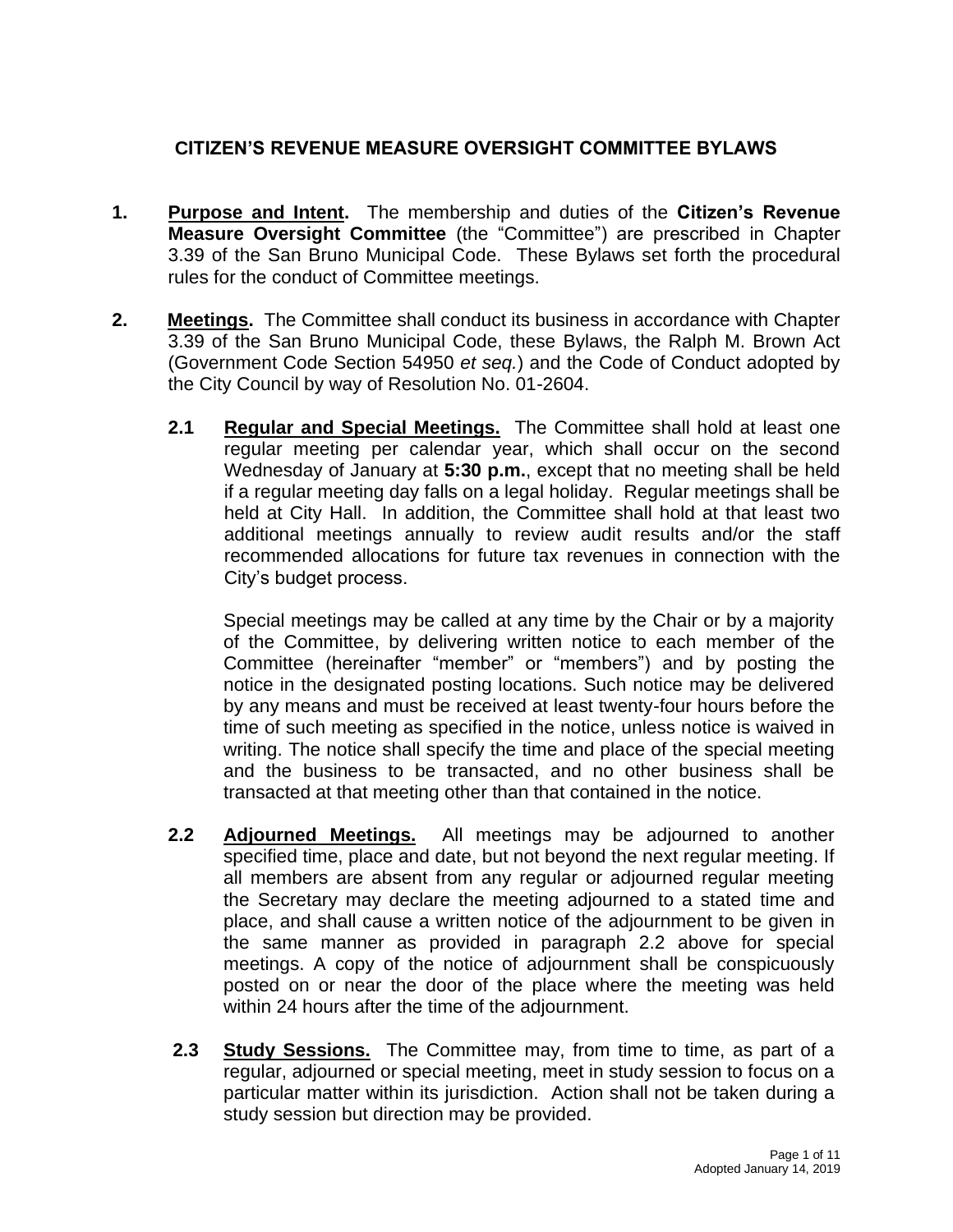- **2.4 Public Meetings.** All meetings and study sessions of the Committee shall be open to the public. Closed sessions may be held only when specifically authorized by the Brown Act.
- **2.5 Cancellation of Regular Meetings.** The Committee may cancel an upcoming regular meeting for lack of a quorum. Notice of the cancellation shall be posted in lieu of an agenda.

# **3. Organization of the Committee.**

- **3.1 Establishment.** There is established a **Citizen's Revenue Measure Oversight Committee**. The Committee shall consist of five (5) residents of the City who are at least 18 years of age or older; except that the City Council may choose to appoint as one of the five Committee members a youth representative who must be 18 years of age or under at the time of appointment, reside in San Bruno and attend high school. Committee members shall not be current Councilmembers, current members of any other City Board, Committee, or Commission, or current employees of the City. Members shall be appointed by and serve at the pleasure of the Mayor with the majority approval of the City Council, subject to removal at any time by a majority vote of the City Council as specified in Municipal Code Section 3.39.160(B).
- **3.2 Term.** The term of office of each member shall be four (4) years with the exception of youth members who shall be appointed for a two (2) year term, subject to the provisions of Section 3.1 above. The terms will be staggered so that a roughly equal number of terms ends every two years, with designated committee members having initial two-year terms where necessary. No committee member shall hold office for longer than two consecutive terms; a two-year term followed by a four-year term shall constitute two consecutive terms. However, an unexpired term of less than one-half of a full term shall not count as a term for the purpose of the term limits in this Section.
- **3.3 Compensation.** No person shall receive compensation for service as a member, except for reimbursement of all such expenses necessarily and legitimately incurred and authorized during the performance of official duties for payment for service as a proctor during administration of employment examinations.
- **3.4 Officers.** The Committee shall elect from its membership a Chair, who shall preside over meetings. The Committee shall also elect a Vice-Chair, who shall preside in the absence of the Chair. The Chair and Vice-Chair are sometimes referred to herein as the "presiding officer." The Chair shall have the following powers:
	- **3.4.1** To call to order the meeting and to conduct the order of business as set forth in the agenda.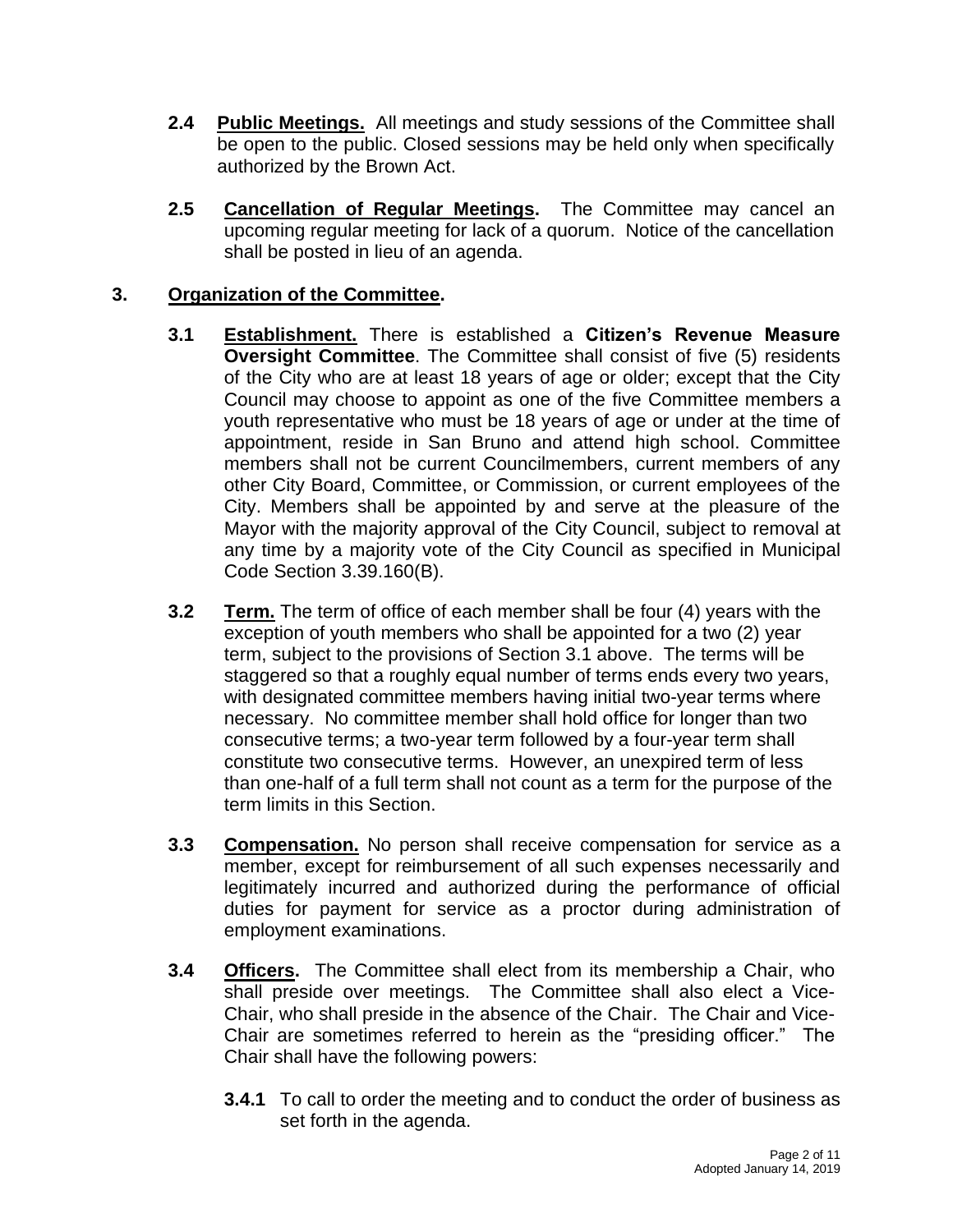- **3.4.2** To adjust the agenda, if needed, at the time of the meeting with the approval of the Committee;
- **3.4.3** To move, second, debate and vote;
- **3.4.4** To rule motions in or out of order;
- **3.4.5** To determine whether a speaker from the audience has exceeded his or her time or is otherwise out of order;
- **3.4.6** To rule on questions of parliamentary procedure based generally on Robert's Rules of Order;
- **3.4.7** To sign all resolutions and other documents necessitating his or her signature;
- **3.4.8** To call a brief recess during a meeting;
- **3.4.9** To appoint members to subcommittees with the approval of the Committee; and
- **3.4.10** To maintain decorum.

The presiding officer's determination as to any of the above matters may be overruled by a majority of the members present.

- **3.5 Organizational Meeting.** At its first meeting, the members shall elect a Chair and Vice-Chair from among its members.
- **3.6 Term of the Chair and Vice-Chair.** The term of office of the Chair and Vice Chair shall be one year. A member may serve more than one consecutive term as Chair or Vice-Chair. Nothing shall prevent the Committee from removing and replacing the Chair or Vice-Chair at any time during their respective terms, provided that the item is properly on the agenda of the meeting.
- **3.7 Vacancy in the Office of Chair or Vice-Chair.** A vacancy in the office of Chair or Vice-Chair shall be filled for the remainder of the unexpired term by election at the next meeting provided the election has been noticed on the agenda.
- **3.8 Vacancy of a Member's Seat.** A member may resign by submitting his or her resignation in writing to the Chair. The resignation is effective and irrevocable when submitted. In the event of an unscheduled vacancy of any member's seat prior to the expiration of his or her term, the City Council (or in the case of an individual appointment, the applicable Councilmember) may appoint a member to serve the remainder of the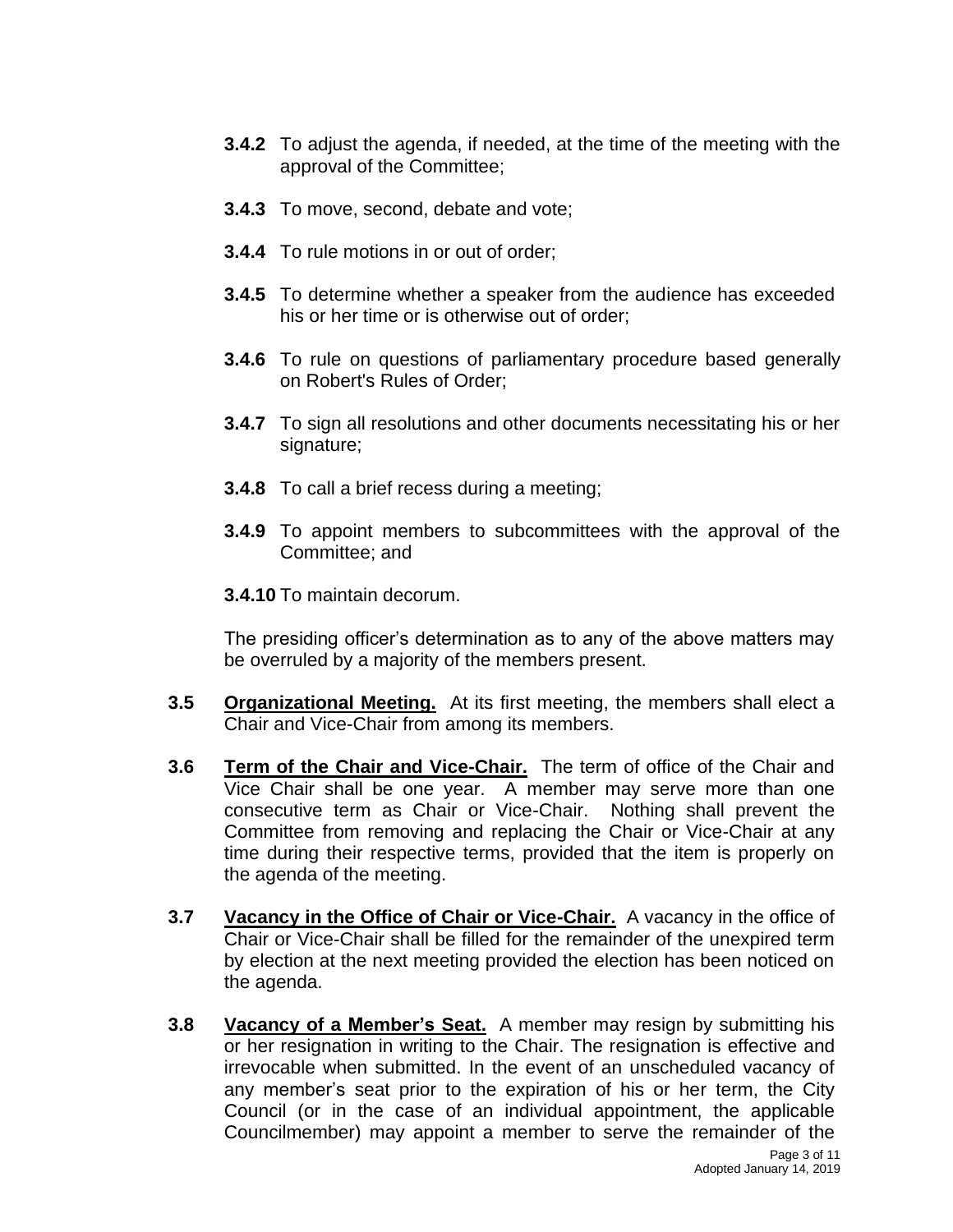unexpired term. The newly appointed member shall take and subscribe to the oath of office before the next regular meeting after his or her appointment by the City Council.

- **3.9 Quorum.** A majority of the total membership of the Committee shall constitute a quorum for the transaction of business. Where there is not a quorum present, the Secretary of the Committee shall announce that no meeting will be held due to lack of a quorum, and shall announce the date of the next regular or adjourned meeting. When a member is disqualified due to a financial conflict of interest, his or her presence shall not be considered in determining the presence of a quorum. Any decision of the Committee shall require a vote of the majority of the members present and qualified to vote.
- **3.10 Subcommittees.** The Committee may from time to time establish either standing or ad hoc subcommittees consisting of any number less than a quorum of its membership for the purposes of studying a specific area of concern. Standing subcommittees (that have a regular meeting schedule or continuing subject matter jurisdiction) are subject to all of the requirements of the Brown Act. The Committee may refer matters to a subcommittee to report back to the full Committee at a future date. The subcommittee report will be considered advisory and its recommendations are subject to action by the full Committee.
- **3.11 Absences from meetings.** If a member of the Committee is absent from three successive regular meetings without being excused by the Committee, or is absent for any reason for more than six regular meetings in any twelve-month period, the office of such member shall be vacated and the Chair shall immediately notify the Secretary, who shall notify the City Council that said office is vacant. Upon such notification, a successor for the remainder of the term of such member shall be appointed as adopted by Council Policy on July 26, 1976. In order to request an excused absence, a member must notify the Chair or the Secretary of the anticipated absence in advance of the meeting and the request must be noted during call of the roll and reflected in the minutes of the meeting, and is subject to denial by the Committee.
- **3.12 Oath of Office.** Newly appointed members shall take and subscribe to the oath of office before assuming their duties. The oath may be given by a City official authorized to do so by State law.

## **4. Powers and Duties.**

**4.1** Annually review and provide a summary report to the City Council regarding the City's audit of the revenue collected by the tax and the expenditures made in connection with such revenues.;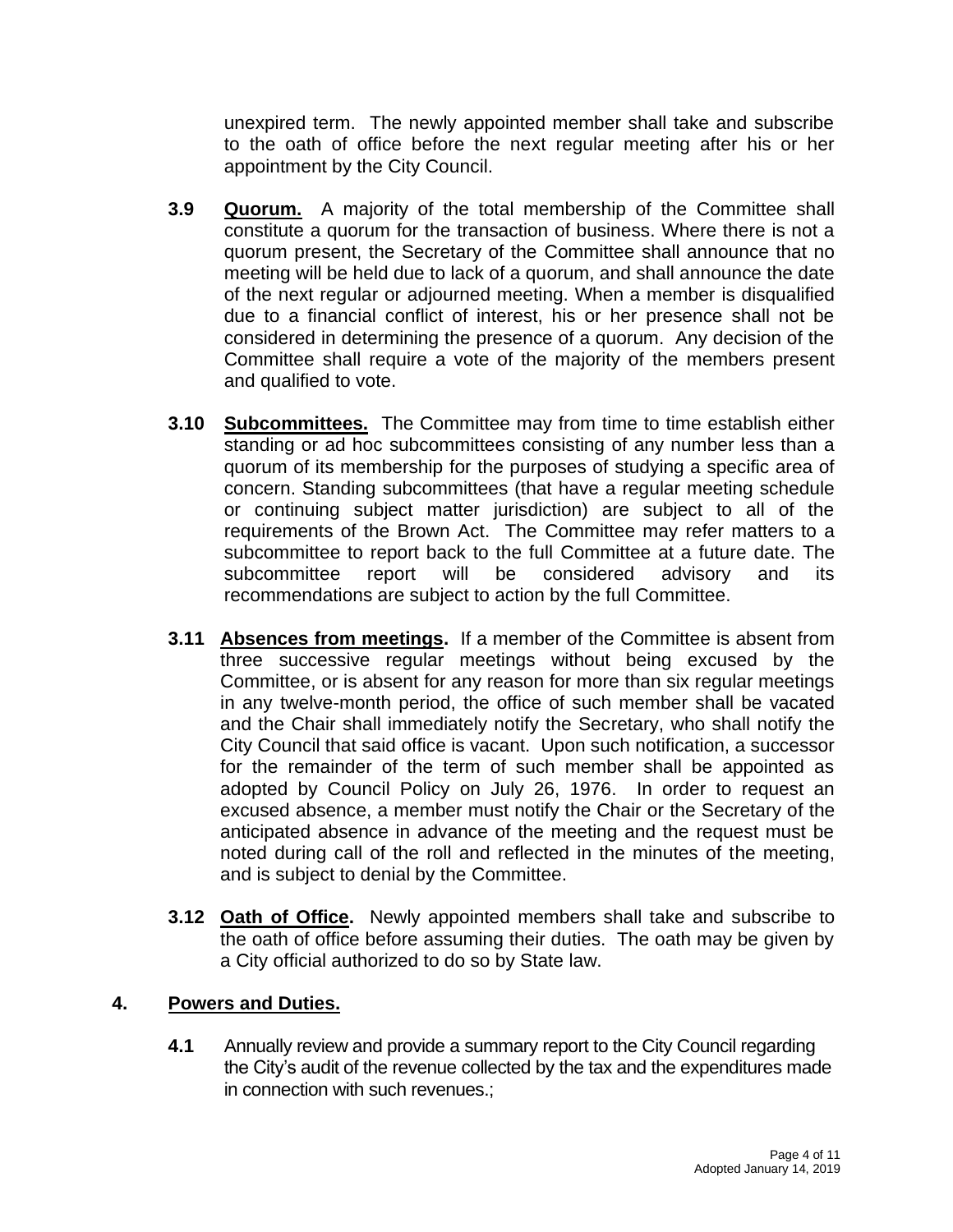- **4.2** Annually, provide feedback to the City Council regarding the staff recommended allocation of the tax revenue as part of the budget process;
- **4.3** Provide other assistance as requested by the City Council or the City Manager.

# **5. The Committee Agenda.**

- **5.1 Preparation of the agenda.** The Secretary of the Committee shall formulate and prepare the agenda for meetings.
- **5.2 Posting of the agenda.** The City Clerk shall cause to be posted an agenda for each regular meeting in the designated posting locations not less than 72 hours prior to the meeting. Agendas for adjourned meetings shall be posted in the same fashion, unless the business to be undertaken is limited to the items on the agenda of the meeting at which the adjournment occurs and the meeting is adjourned to a date within five days of the adjournment. Agendas of special meetings shall be posted and provided along with the notice of the meeting as provided in paragraph 2.2 above.
- **5.3 Affidavit of posting.** Immediately following the posting of the agenda, the City Clerk shall cause to be completed an affidavit of posting. The affidavit shall indicate the time and location of posting, and shall be signed under penalty of perjury. The City Clerk shall retain all such affidavits in accordance with the City's records retention policy.
- **5.4 Order of Business.** Items shall be placed on the agenda substantially according to the following "Order of Business." Upon review of the agenda at the beginning of any meeting, the Committee may change the order of business in order to promote the efficiency of the meeting. The Order of Business for each regular meeting shall be as follows:
	- 1. Call to Order/Roll call
	- 2. Approval of the Order of Items on the Agenda
	- 3. Approval of Minutes (unless approved on the Consent Calendar)
	- 4. Public Comments on Consent Calendar and Matters Not on the Agenda
	- 5. Consent Calendar
	- 6. Conduct of Business
	- 7. Items from Staff
	- 8. Public Comments on Matters Not on the Agenda (remaining comments not heard during previous comment period)
	- 9. Items from Members and Subcommittee Reports
	- 10. Adjournment
- **5.5 Description of Matters on the Agenda.** All items of business to be transacted shall be described briefly on the agenda in sufficient detail so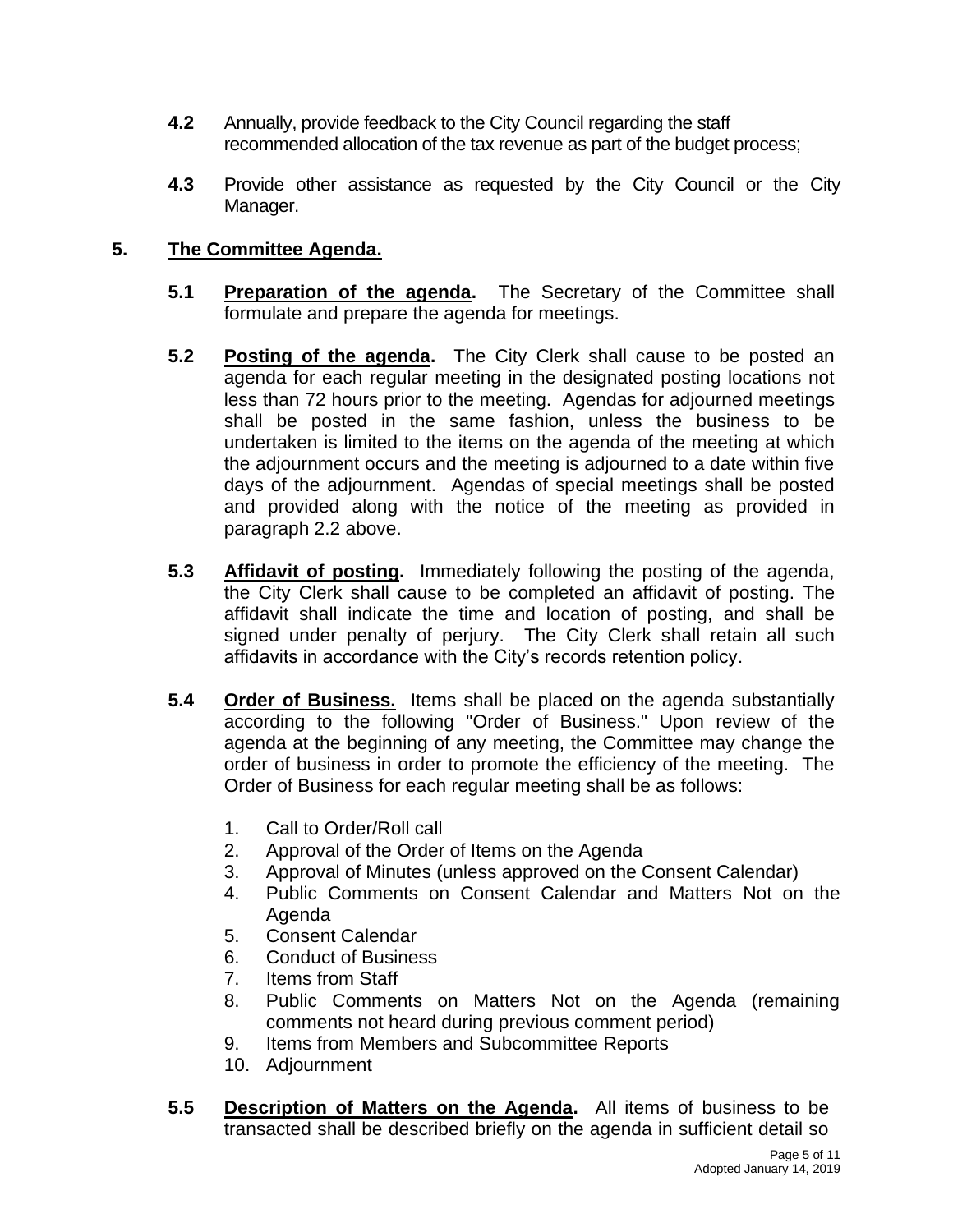that a reasonable person can determine the general nature of the matter under consideration. Not every recommendation or conceivable action or alternative need be listed. Generally, each item on the agenda shall contain a staff recommendation and the specific action requested to be taken.

- **5.6 Adding Items of Business to the Agenda.** The Committee shall not discuss or take action on any item of business not listed on the posted agenda except:
	- **5.6.1** Upon a majority determination of the existence of an "emergency" as that term is defined in the Brown Act.
	- **5.6.2** Upon a determination by a two-thirds vote of the members present, or if less than two-thirds of the membership is present, upon a unanimous vote, that there is an immediate need to take action and that the need to take action came to the attention of the City subsequent to the posting of the agenda. If the Committee makes this determination, the minutes of the meeting shall reflect what circumstances gave rise to the need to take action after the posting of the agenda.
	- **5.6.3** Where the item upon which action is to be taken was included on a properly posted agenda for a prior meeting of the Committee occurring not more than five calendar days prior to the date of the meeting at which the item is to be considered, and the item was continued to an adjourned meeting.
- **5.7 Adding Items of Business to a Future Agenda.** Any member may during "Items from Members" request that an item of business within the Committee's subject matter jurisdiction be added to a future agenda. Such requests must be listed on the published agenda and are subject to approval of the Committee.
- **5.8 Public Comments.** Members of the public shall be permitted to speak on each item of business on the agenda when the item is taken up and before action is taken on the item by the Committee. Each speaker shall have a three (3) minute period to speak; time cannot be ceded to another speaker. In order to facilitate the conduct of the meeting, the Chair or the Committee may lengthen or shorten the three-minute period for all speakers on a particular agenda item based on the number of persons in attendance wishing to speak or the complexity of the matter under consideration. The "Public Comments" item shall be limited to items on the Consent Calendar (and not pulled therefrom) and matters not on the agenda but within the subject matter jurisdiction of the Committee. An individual may speak only once during "Public Comments," either at the first or second public comment period.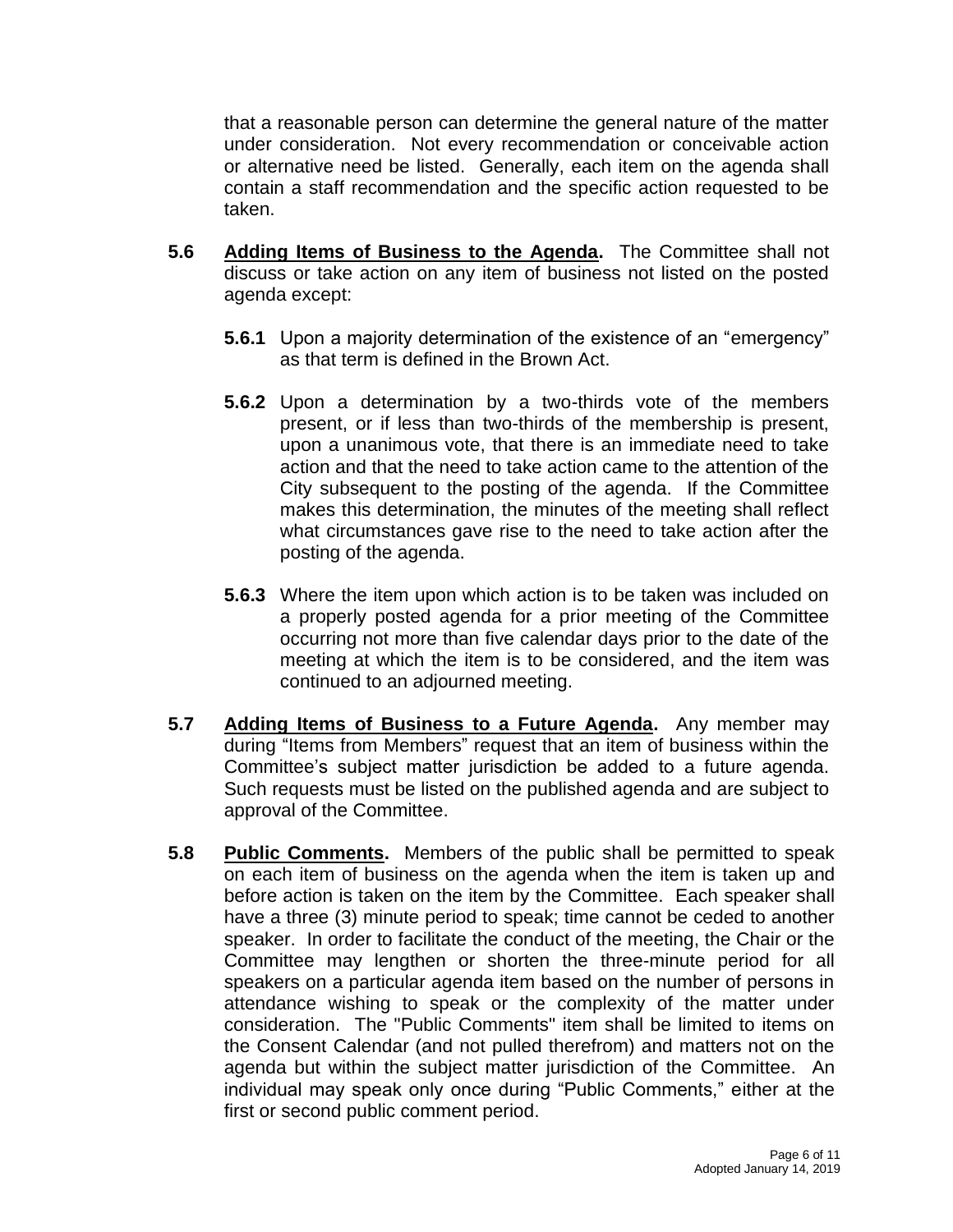- **5.9 Notification.** Upon written request on an annual basis and payment of the fee required by the City's fee resolution, the Secretary will mail agendas or agenda packets to any person.
- **6. Minutes.** The minutes of meetings shall be kept by the Secretary in accordance with the following policy:
	- **6.1** Minutes shall contain a record of all proceedings, motions, and actions, but shall only contain a summary of the discussion, not a verbatim transcription. The minutes shall accurately reflect what occurred at the meeting, and shall be posted on the City's website once approved.
	- **6.2** All motions, whether carried or not, shall be recorded, disclosing the author of the motion and the second, and the roll call vote.
	- **6.3** Minutes of public hearings shall list when available the names and City of residence of all persons who speak during the hearing, and the position they took on the matter. The minutes need not include detailed or verbatim transcriptions of public comments.
	- **6.4** An audiotape recording of all meetings shall be made and said recording tapes shall be kept for a period not less than thirty days following approval of the minutes, and shall be subject to disclosure during that time.
- **7. Secretary.** The City Manager or applicable Department Director or his/her designee shall serve as the Secretary for the Committee. The Secretary shall:
	- **7.1** Keep the minutes of all meetings and transmit approved minutes to the City Clerk;
	- **7.2** Give or serve all notices required by law or by these rules;
	- **7.3** Formulate and prepare the agenda for all meetings;
	- **7.4** Be custodian of Committee records;
	- **7.5** Inform the Committee of correspondence relating to business of the Committee and attend to such correspondence;
	- **7.6** Handle funds allocated to the Committee, as directed by the applicable Department Director, and in accordance with its directives, the law, and City regulations; and
	- **7.7** Sign official documents of the Committee.

#### **8. Conduct of Meetings.**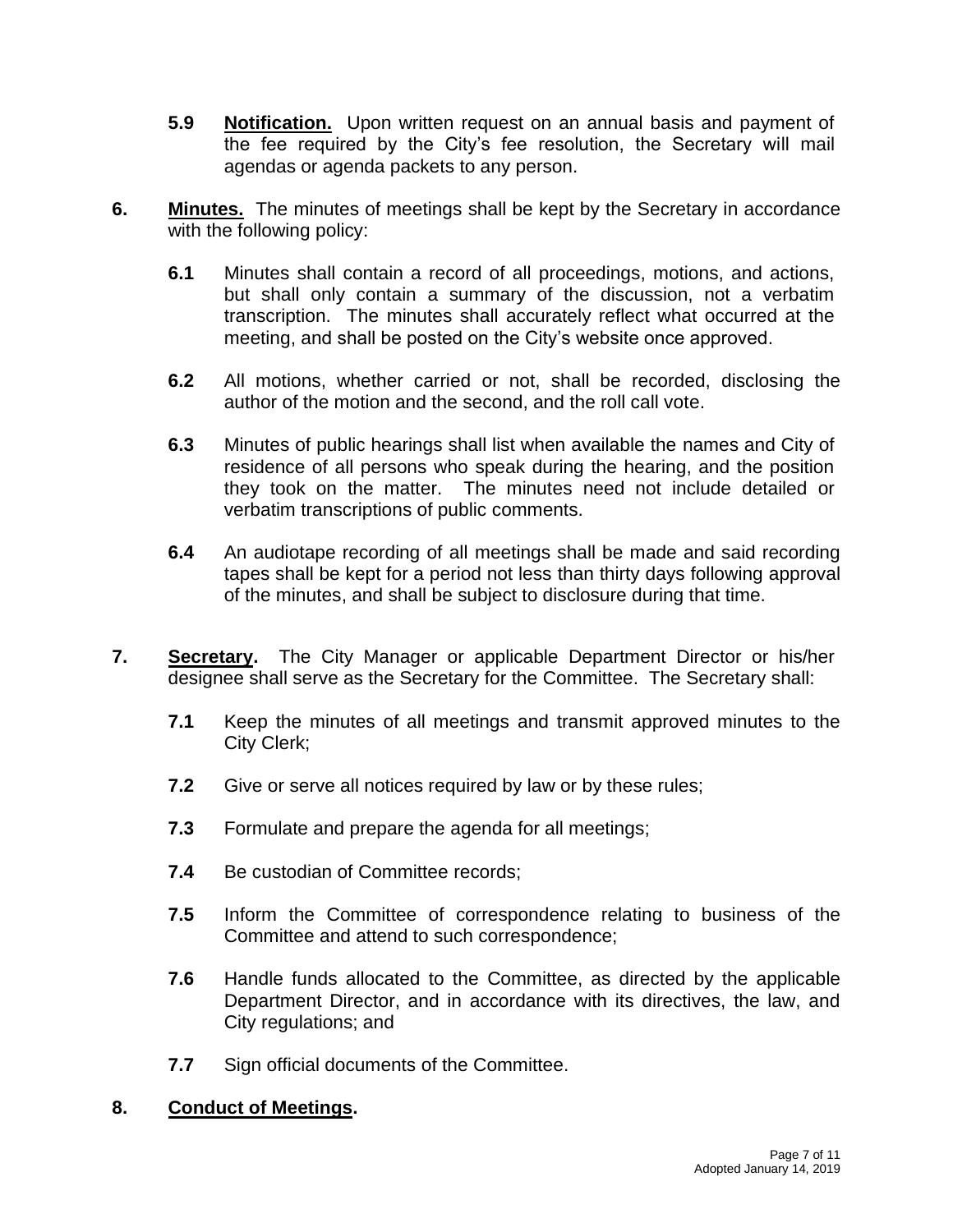- **8.1 Action by the Committee.** The Committee shall proceed by way of motion. Any member, including the Chair, may make a motion and any member may second the motion except that the same person who made the motion cannot second it. A member may make only one motion at a time and a motion or second may be withdrawn by the maker at any time before a vote.
- **8.2 Adoption by Majority Vote.** A motion shall be adopted by an affirmative vote of a majority of the members present provided a quorum is determined to exist. Members have a duty to vote "aye", or "nay" on each motion. Abstentions shall be cast only if the member declares:
	- **8.2.1** The existence of a conflict of interest or other disqualification from voting; or
	- **8.2.2** A lack of sufficient information upon which to base a vote due to absence from a previous meeting.

Abstentions are not counted in the vote tally.

## **8.3. Rules of Decorum.**

- **8.3.1 Rules for Members.** Members of the Committee shall conduct themselves in an orderly and businesslike manner to ensure that the business of the City shall be attended to efficiently and thoroughly and to ensure that the integrity of the deliberative process is maintained at all times. Members shall maintain a polite, respectful and courteous manner when addressing one another, City staff and members of the public during meetings. Members shall speak clearly into the microphone so that they can be heard by the audience.
	- a. Communication with Members
		- 1) Members should request the floor of the Presiding Officer before speaking.
		- 2) A member who is speaking shall attempt to avoid repetition and shall limit their comments to the subject matter at hand. Members should express their views without engaging in lengthy debates.
		- 3) When one member is speaking, other members shall not interrupt or otherwise disturb the speaker.
	- b. Communication with Members of the Public Addressing the Committee.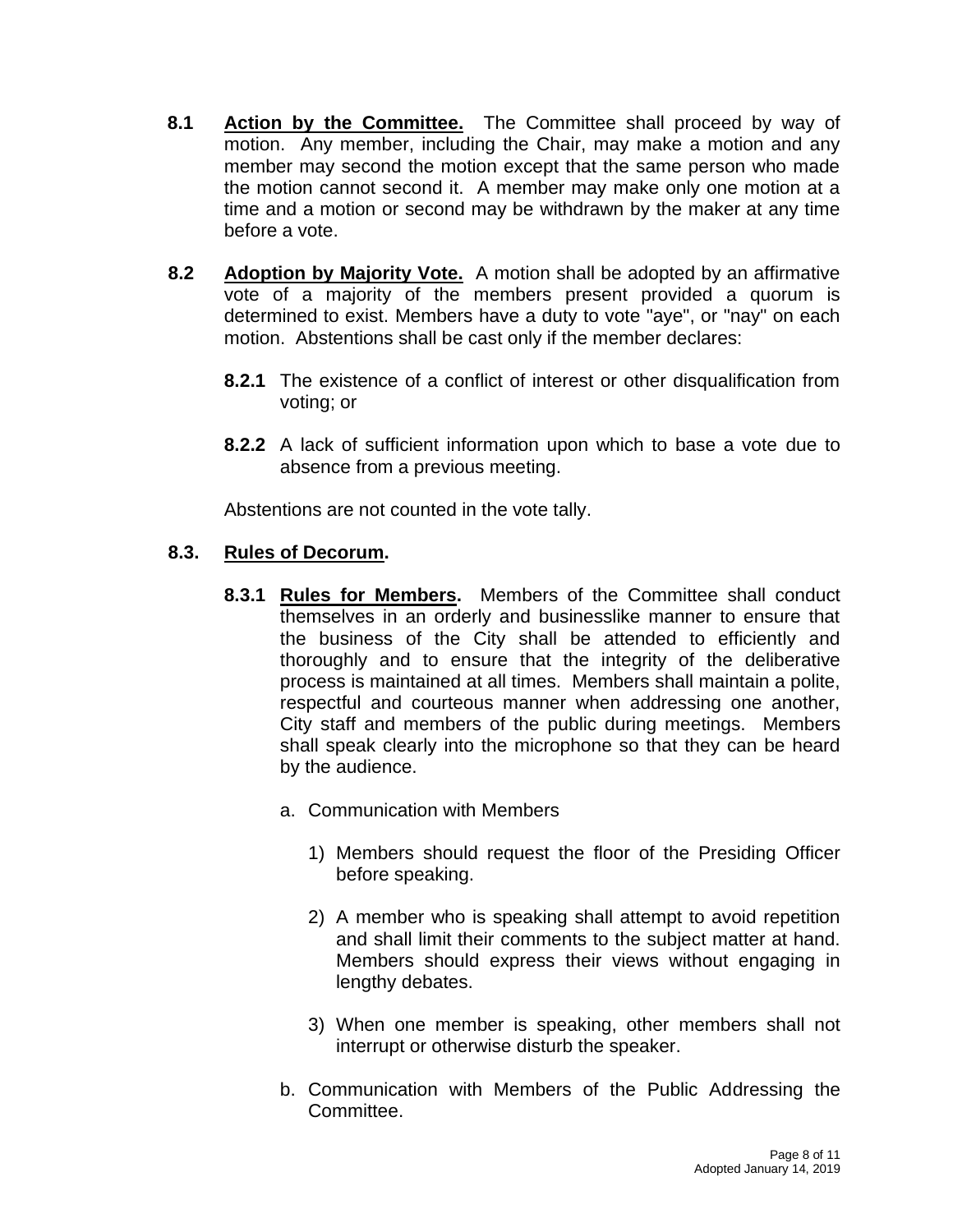- 1) Members may question a person addressing the Committee at the conclusion of the person's comments or upon expiration of the person's time to speak. Such questions shall be directed to the person through the Presiding Officer.
- 2) Members shall not engage the person addressing the Committee in a dialogue with the Committee or City staff, but shall confine communication to a question and answer format conducted through the Presiding Officer.
- 3) If a member of the audience has addressed the Committee on matters that are not on the agenda, members shall refrain from discussion of the matter. If a member so wishes, the member may, if appropriate, during the "Items from Members" portion of the meeting, direct the Secretary to place the matter on the next agenda, subject to the approval of the Committee.

# **8.3.2 Rules for City Staff.**

- a. Decorum.City staff shall not engage in public dialogue or debate with members of the public during public meetings. When addressed by the Committee, staff shall respond in a polite and respectful manner.
- b. Role of the Secretary. The Secretary's duties during the meetings include keeping a record of concerns raised by the Committee regarding staff matters and directions for future staff action.

## **8.3.3 Rules for the Public**

a. Members of the Audience. Members of the audience shall not engage in disorderly or boisterous conduct, including the utterance of loud, threatening or abusive language, whistling, stamping of feet or other acts which disturb, disrupt, impede or otherwise render the orderly conduct of the meeting infeasible. A member of the audience repeatedly or continuously engaging in any such conduct shall, at the discretion of the Presiding Officer or a majority of the Committee, be subject to ejection from that meeting.

## b. Persons Addressing the Committee.

1) Any person wishing to speak in connection with any item of business on the agenda shall first be invited to voluntarily complete a speaker request slip and submit the slip to the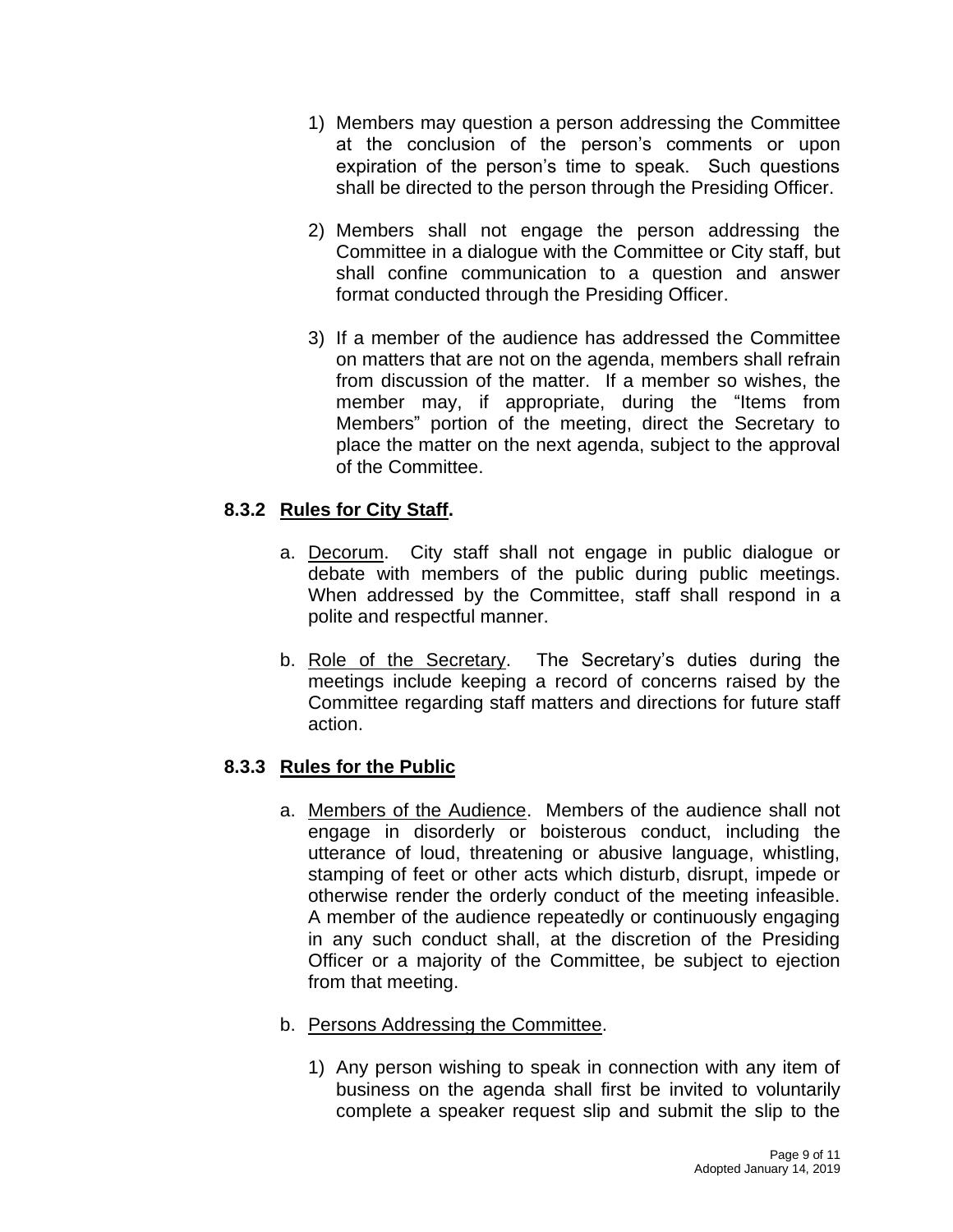Secretary, although completion of the speaker's slip is not required to speak.

- 2) No person shall address the Committee without first being recognized by the Presiding Officer.
- 3) No person addressing the Committee shall make repetitious, slanderous or irrelevant remarks, or engage in any other disorderly conduct which disrupts, disturbs or otherwise impedes the orderly conduct of the meetings. Any person who so disrupts the meeting may, at the discretion of the Presiding Officer or a majority of the Committee, be subject to ejection from that meeting.

## **8.3.4 Enforcement.**

- a. The Chair shall follow the following procedure to maintain decorum:
	- 1) Warning. The Presiding Officer shall request that a person who is disrupting the meeting cease such conduct. If after receiving a warning from the Presiding Officer, the person persists in the violation, the Presiding Officer shall order the person to leave the meeting. If the person does not leave the meeting, the Presiding Officer may order a law enforcement officer to remove the person from the chambers.
	- 2) Removal. A law enforcement officer shall carry out the orders and instructions given by the Presiding Officer for the purpose of maintaining order and decorum. Upon instruction of the Presiding Officer, it shall be the duty of the law enforcement officer to remove from the meeting any person who is disturbing the proceedings.
	- 3) Motion to Enforce. If the Presiding Officer fails to enforce the rules of order and decorum set forth above, any member of may move to require the Presiding Officer to do so, and an affirmative vote of a majority of the Committee shall require the Presiding Officer to do so. If the Presiding Officer fails to carry out the will of the majority of the Committee, the majority may designate another member to act as Presiding Officer for the purpose of enforcing the rules of order and decorum established above.
	- 4) Clearing the Room. If a meeting is disturbed or disrupted in such a manner as to make infeasible or improbable the restoration of order, the Presiding Officer or a majority of the